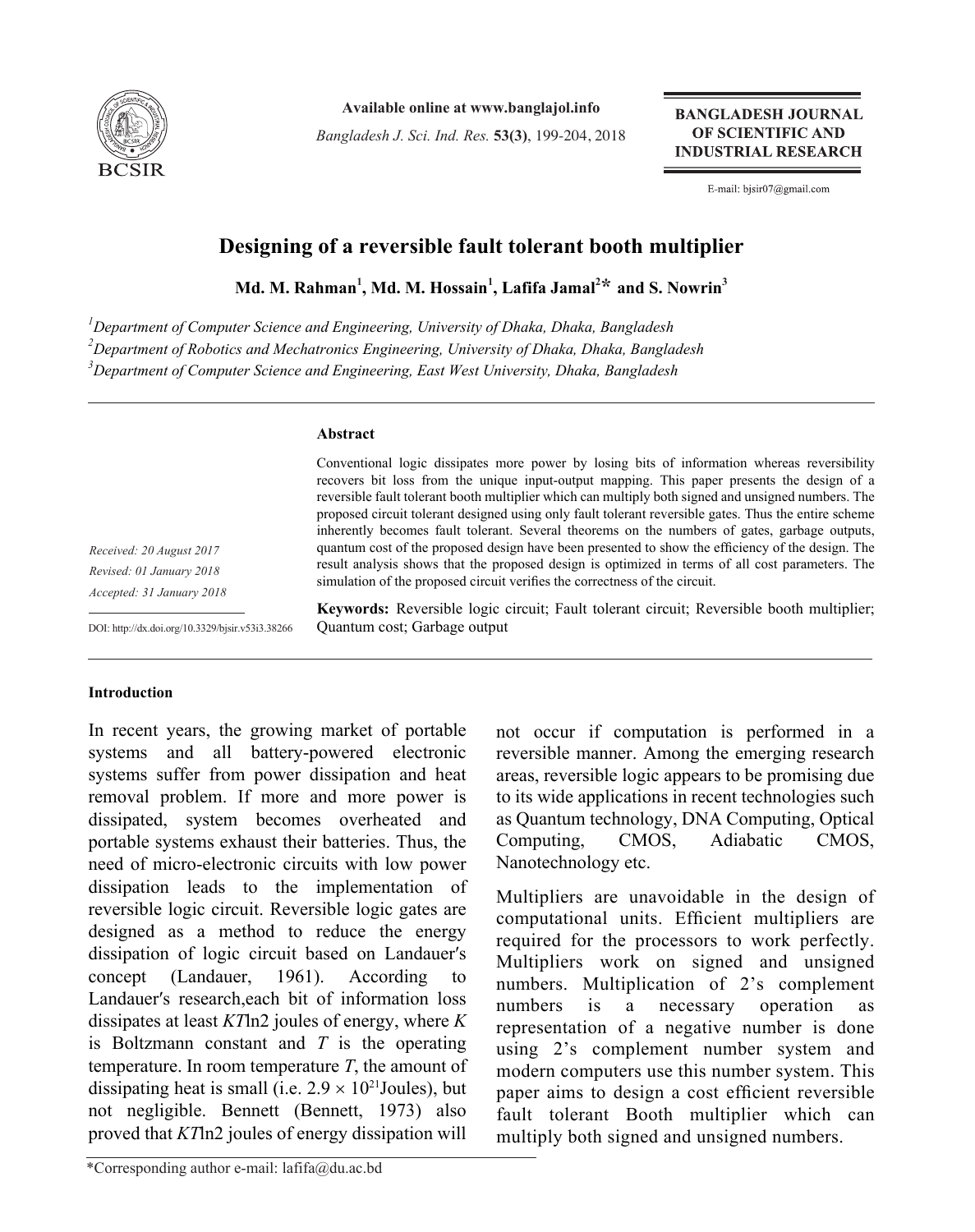#### *Literature review*

In this section, some important definitions regarding reversible logic is presented along with some popular reversible logic gates.

#### *Reversible gate*

A Boolean function is reversible if it maps each input assignment into a unique output assignment (Babu *et al.*, 2014). Thus, an  $n \times n$  reversible logic gate can be represented as  $I_v \leftrightarrow O_v$ , where,  $I_v = (I_p, I_p, I_p, \ldots, I_{n-p}, I_n)$  is the input vector and  $O_v = (O_v, O_v, O_v, \ldots, O_{n-p}, O_n)$  is the output vector.

#### *Constant inputs*

The inputs that are added to an *n*×*k* function to make it reversible are called constant inputs.

#### *Garbage outputs*

Unwanted or unused outputs of a reversible gate or circuit required to maintain reversibility are known as garbage outputs (Maslov and Dueck, 2003).

#### *Quantum cost*

The quantum cost of a reversible gate (circuit) can be calculated by counting the number of elementary quantum gates required to realize the reversible function (Nielsen and Chuang, 2011). The quantum gates are inherently reversible and manipulates qubits. The most used elementary quantum gates are NOT gate (a single qubitis inverted), the Controlled-NOT (CNOT) gate (the target qubit is inverted if the control qubit is 1), the Controlled-V gate (also known as a squareroot of NOT), and the Controlled-V+ gate (Nielsen and Chuang, 2011) (performs the inverse operation of Controlled-V gate and thus is also a square root of NOT).

#### *Delay*

According to (Mohammadi and Eshghi, 2009), the delay of any  $3 \times 3$  reversible gate can be computed by calculating its logical depth when it is designed from smaller  $1 \times 1$  and  $2 \times 2$ reversible gates with unit delay. It is denoted by  $\Delta$ . For example, the Fredkin gate requires 5Δ delay.

#### *Fault tolerant gate*

The reversible gate is fault tolerant if it has one to one

mapping and if  $I = (I_0 \oplus I_1 \oplus I_2 \oplus \dots \oplus I_n)$  for input and *O*  $= (O_0 \oplus O_1 \oplus O_2 \oplus \dots \oplus O_n)$  is for output then  $I = O$ (Parhami, 2006).

#### *MIG gate*

MIG gate (Islam *et al*., 2009) is a 4 × 4 reversible fault tolerant gate that maps four inputs  $(A, B, C, D)$  to four outputs  $(A, A \oplus B, AB \oplus C, AB' \oplus D)$ . The quantum cost of MIG gate is 7 and the delay is 7Δ, respectively.

#### *LMH gate*

LMH gate (Jamal *et al.*, 2013) is a  $4 \times 4$  reversible fault tolerant gate that maps four inputs  $(A, B, C, D)$  to four outputs (*A*, *B*⊕*C*, *A*′*C*⊕*AB*, *A*′*C*⊕*AB*⊕*D*). The quantum cost and delay of LMH gate is 6 and 6Δ, respectively.

#### *F2G Gate*

F2G gate (Feynman, 1985) is a  $3 \times 3$  reversible fault tolerant gate which requires three inputs (*A*, *B*, *C*) and three outputs  $(A, A \oplus B, A \oplus C)$ . The quantum cost of this gate is 2 and the delay is 2Δ, respectively.

#### **Materials and method**

In this section, we present our proposed reversible fault tolerant booth multiplier. The proposed Booth's multiplier is capable of multiplying both signed and unsigned numbers. There are three components of the proposed design. First component is a reversible multi-function cell which is capable of addition, subtraction and no operation (or skip). According to the convention, this cell is called B cell. Second component is a control cell named as C cell. This cell generates two control lines such as H and D (Hayes, 1998) which are responsible for selecting various functions of B cell. We have proposed another cell named B′ cell which is responsible for the addition operation in B cell.

# *Proposed design of reversible fault tolerant C cell*

The C cell generates the control signals of array multiplier. C cell takes two inputs  $(X_i, X_{i-1})$  that are two adjacent bits of multiplier operand. The outputs of the C cell are required two control signal named as *H* and *D* (Hayes, 1998). The C cell is implemented by reversible fault tolerant  $4 \times 4$  MIG gate as shown in Fig. 1. The third and fourth input of reversible MIG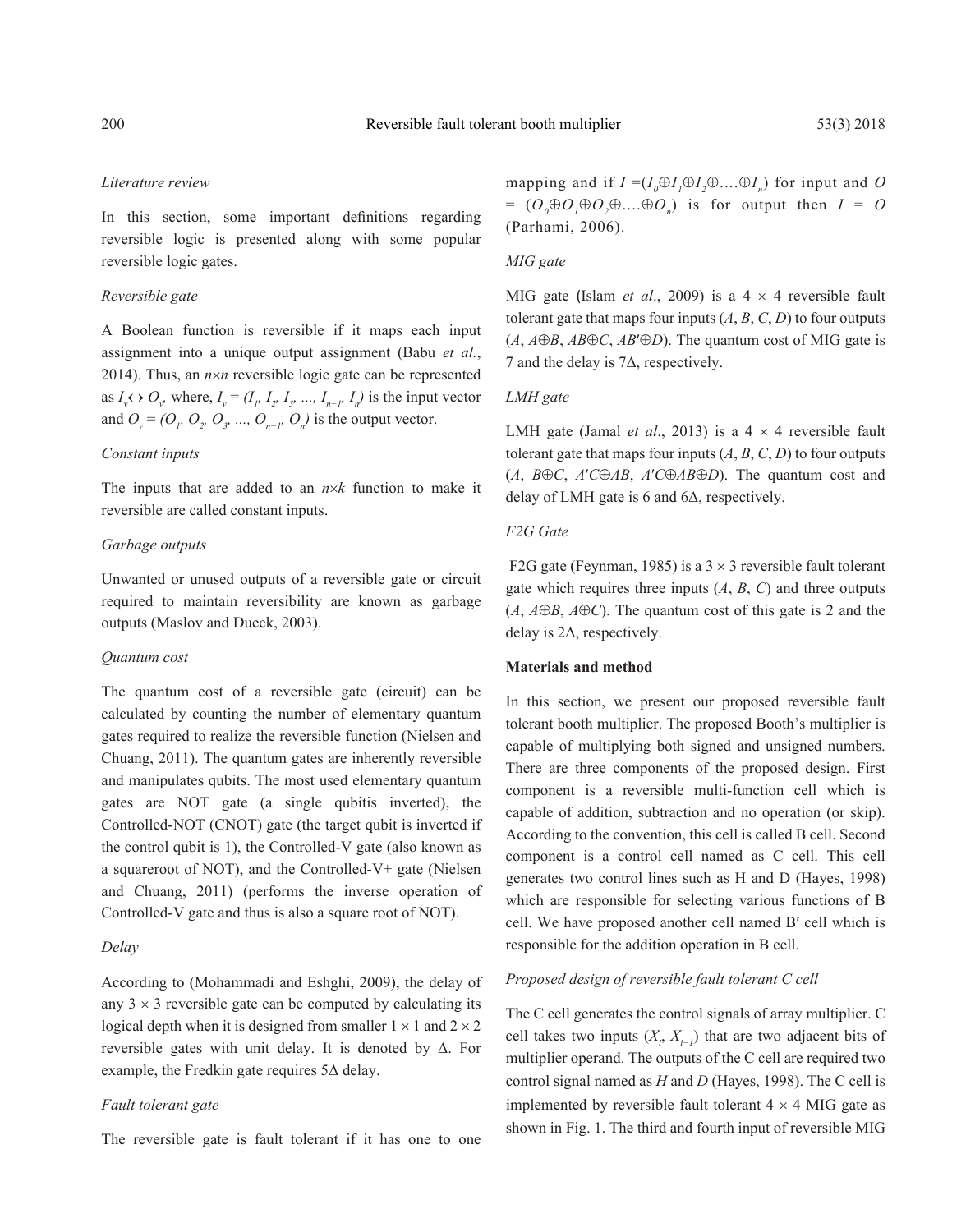gate are set to constant zero. The proposed design reversible C cell produces two garbage outputs and requires quantum



**Fig. 1. Block diagram of proposed C cell**

cost of 7. Since, reversible MIG gate is a fault tolerant gate, our proposed design of reversible C cell can be considered as fault tolerant.

#### *Proposed Design of Reversible Fault Tolerant B Cell*

The B cell is a multiplication cell which performs various functions include addition, subtraction and skip (no operation). These functions are defined by following equations:

$$
Z = a \mathcal{D}H(b \mathcal{B}c)
$$

$$
C_{out} = (a \mathcal{D}D)(b \mathcal{D}c) \mathcal{B}bc
$$

Here *Z* is the result of addition and subtraction and  $C_{out}$ indicates carry output. The cell operates on three operands *a*, *b*, *c* where *a* is the propagated result from a previous B cell, *b* is a multiplicand bit and *c* is the carry in bit. *H* and *D* is control signal generated by the corresponding C cell. When  $HD = 10$ , these equations reduce to the usual full adder

$$
sum = a \oplus b \oplus c
$$

$$
C_{out} = ab \oplus c(a \oplus b)
$$

When  $HD = 11$ , these equations reduce to the usual full adder equations:

$$
sum = a \oplus b \oplus c
$$

$$
C_{out} = \overline{a}b \oplus \overline{a}c \oplus b
$$

equations:

When  $H=0$ ,  $Z = a$  (no operation).

The block diagram of B cell is shown in Fig. 2. Proposed

reversible B cell is designed using one MIG gate, two F2G gates and two LMH gates. MIGgate takes inputs (*b*, *c*, 0,

**Fig. 2. Block diagram of proposed B Cell**

0) and generates outputs as  $(b, b \oplus c, bc, G^*)$ . First F2G gate takes inputs (*a*, 0, 0) and generates outputs as (*a*, *G* ∗ , *a*). Second F2G gate takes inputs (*D*, *a*, 0) and generates outputs as  $(D, a \oplus D, G^*)$ . First LMH gate takes inputs as  $(b \oplus c, a \oplus D, 0, bc)$  and generates outputs as (*b*⊕*c*, *G*<sup>∗</sup> , *G*<sup>∗</sup> , (*b*⊕*c*) (*a*⊕*D*) ⊕*bc*). Second LMH gate takes inputs  $(H, b \oplus c, 0, a)$  and generates outputs as  $(H, b \oplus c, 0, a)$ *G*<sup>∗</sup> , *G*<sup>∗</sup> , *H* (*b*⊕*c*) ⊕*a*).

#### *Proposed Design of Reversible Fault Tolerant B′ Cell*

Our proposed reversible B′ cell is a modified B cell. It is implemented by two one F2G gate and one LMH gate. It generates one output Z. This cell used for decreasing the cost of whole circuit. In every row of our proposed Booth's multiplier the last cell is B′ cell. We can used here B cell. But if we used B′ cell instead of B cell the cost will be decreased. The difference between B cell and B' is B cell generates 5 outputs as  $(b, H, D, Z, C_{out})$  and B' cell generates one output that is sum (*Z*). As in every row in Booth's multiplier circuit the last cell is needed to generate only sum (*Z*). So, if we use B′ cell instead of B cell it will be better. The block diagram of B′ cell is shown in Fig. 3.



**Fig. 3. Block diagram of proposed B′ Cell**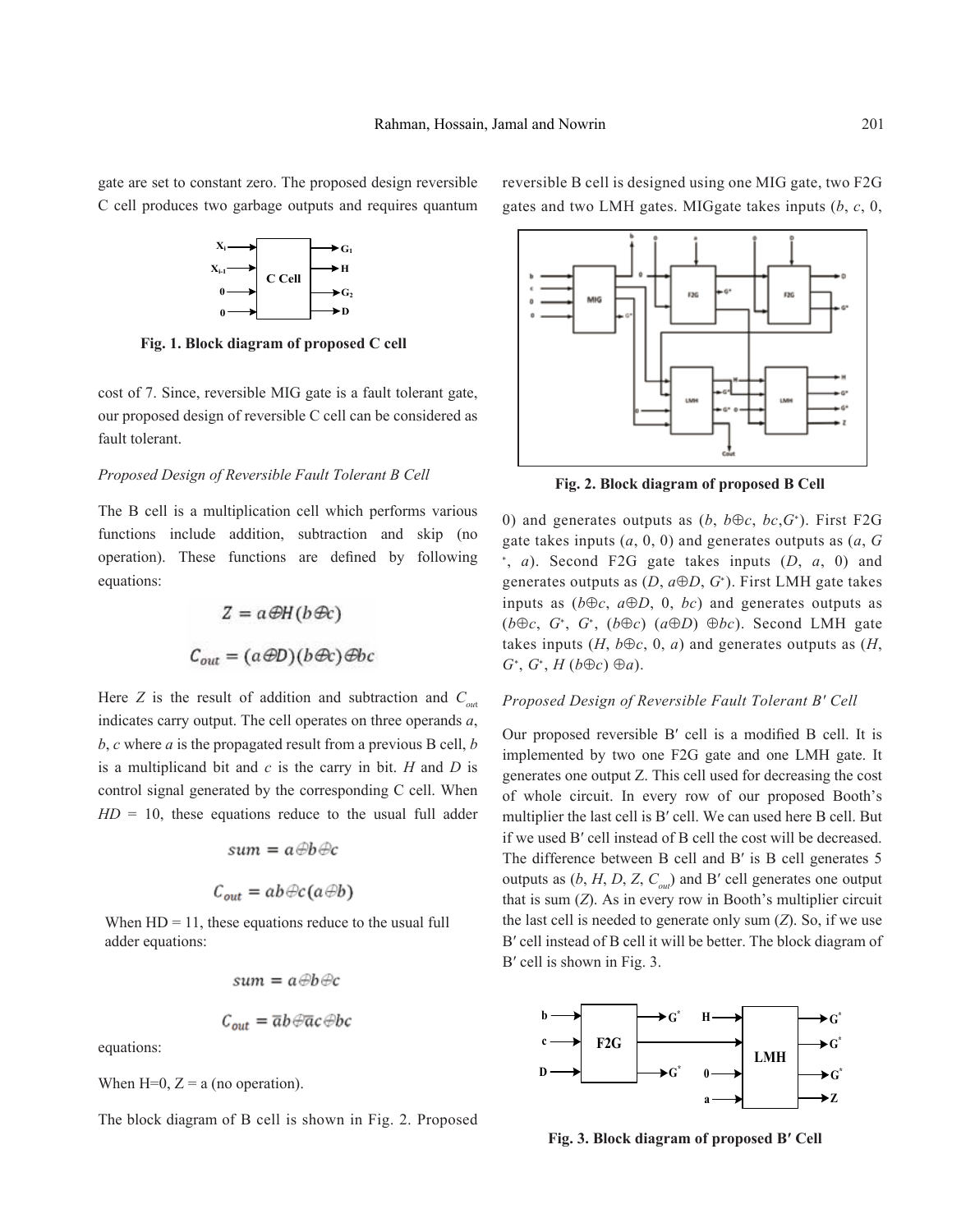# *Proposed Design of Reversible Fault Tolerant n*X*n Booth Multiplier*

In this paper, Booth's multiplication method is used to find the product of signed or unsigned numbers. Our proposed reversible fault tolerant *n*×*n* booth multiplier uses *n* number of C cells, 2*n*-1 number of B cells, *n* number of B′ cells and additional (*n*-1) number of F2G gates. The proposed design is illustrated in Fig. 4.





According to Fig. 4, *X* is the multiplier and *Y* is the multiplicand of our proposed *n*×*n* reversible Booth's multiplier. In the first step, each bit of the multiplier  $X_i$  ( $i =$ 0, 1, ..., *n*-1) is fed to a F2G gate which is responsible for copying the corresponding bit of the multiplier *X*.

Secondly, the outputs of F2G gates are fed to our proposed reversible C cell. Each C cell in the  $i<sup>th</sup>(i = 0, 1, ..., n-1)$  row takes two bits  $X_{i-1}$  and  $X_i$  of the multiplier as inputs except the C cell in the first row which takes  $X_0$  and constant 0 as inputs.

Each B cell takes bits from the multiplicand  $Y_i$  ( $i = 0, 1$ , ...,*n*-1). The first B cell of each row takes constant 0 as carry input. Rest of the B cells takes  $C_{out}$  of the previous B cell in the same row. Besides, each B or B' cell takes two control input *H* and *D*, produced by C cell in the corresponding row.

In the last level, B′ cell is used that only produces output Z. Since, it takes less number of gates to construct B′ cell as shown in Fig. 3, number of gates in the whole circuit is minimized using B′ cells rather than B cells.

Theorem 1. If  $N<sub>G</sub>$  is the total number of gates required to implement an *n*×*n* reversible fault tolerant Booth multiplier, then,

$$
N_G = \frac{(15n^2 - 7n - 2)}{2}
$$
 where *n* is the number of bits.

Proof. We prove the above statement by induction on the number of bits (*n*).

According to our design, the proposed  $2 \times 2$  reversible fault tolerant Booth multiplier requires  $22 = ((15 \times 4)-(7 \times$  $2)-2$ <sub>/2</sub>) number of gates. Thus, the theorem holds for the base case  $(n = 2)$ .

For  $n = k$  the number of gates  $N_G = (15k^2 - 7k - 2)/2$  is true.

For  $n = k + 1$ , the number of B cell is  $\frac{3}{2}(k + 1)k$ , number of B' cell is  $k + 1$ , number of C cell is  $k + 1$ <sub>2</sub> and also the number of F2G gate is *k*. In our proposed design, each B, B′ and C cell includes 5, 2 and 1 fault tolerant gates respectively. Thus, total number of gates,

So, if  $N<sub>G</sub>$  is the total number of gates required to implement

$$
N_G = 5\frac{3}{2}(k+1)k + 2(k+1) + k + 1 + k
$$

$$
= (15k^2 + 23k + 6) / \frac{1}{2}
$$

$$
= (15(k+1)^2 - 7(k+1) - 2) / \frac{1}{2}
$$

an  $n \times n$  reversible fault tolerant Booth multiplier, then  $N_G$  =  $(15n^2-7n-2)/2$ , where *n* is the number of bits.

Theorem 2. If  $G_{\alpha}$  is the total number of garbage outputs for  $n \times n$  reversible fault tolerant booth multiplier, then  $G_{\text{o}} =$  $(21n^2-5n-2)$ <sub>/2</sub>, where *n* is the no. of bits.

Proof. We prove the above statement by induction on the number of bits (*n*).

According to our design,  $2 \times 2$  fault tolerant reversible Booth multiplier produces total 36(= $((21 \times 4)$ – $(5 \times 2)$ –2)/2) garbage outputs. So, the theorem holds for the base case  $(n = 2)$ .

We assume, for  $n = k$  the garbage output  $G_{O} = \frac{(21k^2-5k-2)}{2}$ .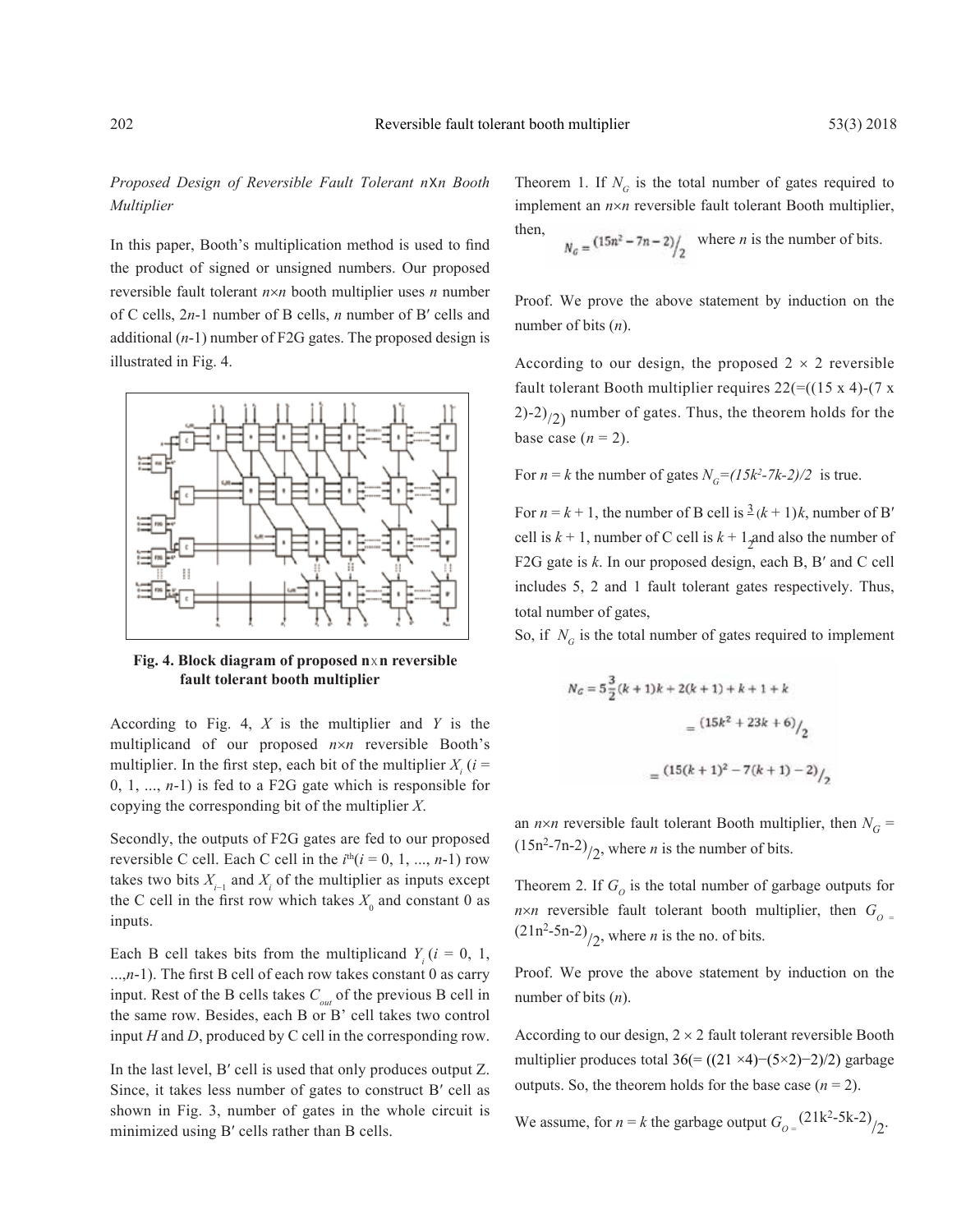For  $n = k+1$ , the number of B cell is  $\frac{3}{2}(k+1)$  *k*, number of B' cell is  $k + 1$ , number of C cell is  $k + 1$  and also the number of F2G gate is *k*. In our proposed design each B cell, B′ cell, C cell and F2G gate respectively includes 7, 5, 2 and 1 garbage outputs. Thus, total garbage outputs is,

$$
G_0 = 7\frac{3}{2}(k+1)k + 5(k+1) + 2(k+1) + k
$$

$$
= \frac{(21k^2 + 37k + 14)}{2}
$$

$$
= \frac{(21(k+1)^2 - 5(k+1) - 2)}{2}
$$

So, if  $G_{\rho}$  is the total number of garbage outputs for  $n \times n$  fault tolerant reversible Booth multiplier, then  $G_{\text{o}} = \frac{(21n^2 - 5n - 2)}{2}$ , where, *n* is the no. of bits.

**Theorem 3.** If  $Q_c$  be the total quantum cost of an  $n \times n$ reversible fault tolerant Booth multiplier, then,  $Q_{C} = \frac{(69n^2 - 35n - 4)}{2}$  where *n* is the number of bits.

**Proof.** We prove the above statement by induction on the number of bits (*n*).

For  $n = 2$ , the quantum cost is 101 (= ((69 X 4) - (35 X 2))  $\binom{-4}{2}$ . So, the theorem holds for the base case (*n* = 2).

For  $n = k$ , we assume  $Q_C = \frac{(69k^2 - 35k - 4)}{2}$ . is true.

For  $n = k+1$ , the number of B cell is <sup>3/2(k+1)k</sup>, number of B' cell is  $k + 1$ , number of C cell is  $k + 1$  and also the number of F2G gate is *k*. In our proposed design each B cell , B′ cell, C cell and F2G gate requires 23, 8, 7 and 2 quantum cost respectively. So, total quantum cost is

$$
Q_c = 23\frac{3}{2}(k+1)k + 8(k+1) + 7(k+1) + 2k
$$

$$
= \frac{(69k^2 + 103k + 30)}{2}
$$

$$
= \frac{(69(k+1)^2 - 35(k+1) - 4)}{2}
$$

So, if  $Q_c$  be the total quantum cost of an  $n \times n$  reversible fault tolerant Booth multiplier, then  $Q_C = (69n^2 \cdot 35n \cdot 4)_2$ , where *n* is the number of bits.

## **Results and discussion**

This section analyzes different cost parameters such as number of gates, garbage outputs and quantum cost of proposed 2-bit, 4-bit, 8-bit and 16-bit reversible fault tolerant booth multipliers. According to the graph shown in Fig. 5, gate count, garbage output and quantum cost are gradually increasing as number of bits of the multiplicand and multiplier of our proposed reversible fault tolerant booth



**Fig. 5. Evaluation of proposed 2-bit, 4-bit, 8-bit and 16-bit reversible fault tolerant booth multipliers**

# **Table I. Comparison of proposed 2-bit, 4-bit, 8-bit and 16-bit reversible fault tolerant booth multipliers**

|    |      | No. of bits No. of gates Garbage outputs Quantum cost           |      |
|----|------|-----------------------------------------------------------------|------|
|    | 22   | 36                                                              | 101  |
|    | 105  | 157                                                             | 480  |
| 8  | 451  | 651                                                             | 2066 |
| 16 | 1863 | 2647                                                            | 8550 |
| n  |      | $(15n^2 - 7n - 2)/2$ $(21n^2 - 5n - 2)/2$ $(69n^2 - 35n - 4)/2$ |      |

multiplier is increased. Table I summarizes the cost parameters of reversible fault tolerant booth multipliers for 2-bit, 4-bit, 8-bit, 16-bit and *n*-bit multiplicand and multiplier. We avoid comparing our paper with existing reversible booth's multiplier presented in (Sultana *et al.,*  2015) as the existing design is not fault tolerant. The simulation of our proposed  $3 \times 3$  reversible fault tolerant booth multiplier is performed using Microwind DSCH 3.0 (DSCH, 2017) software on a computer that has Intel(R) Core (TM)i7-4790 CPU with 3.60 GHz Clock Speed and 4.00 GB RAM. Fig. 6 shows the simulation result of the proposed  $3 \times$